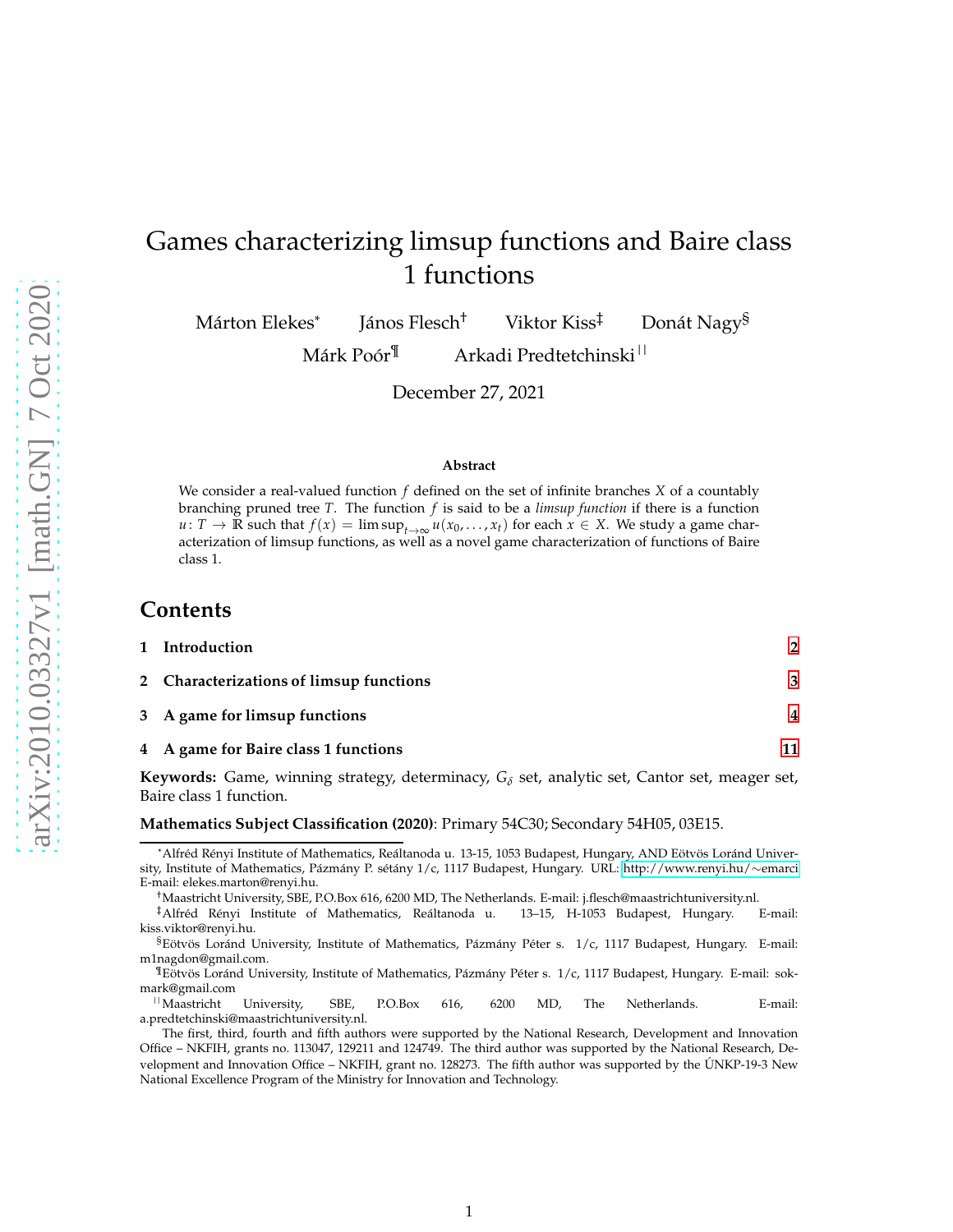## <span id="page-1-0"></span>**1 Introduction**

Throughout the paper, let *T* be a pruned tree on a non-empty countable set *A*, and *X* be the set of its infinite branches. We say that  $f: X \to \mathbb{R}$  is a *limsup function* if there exists a function  $u: T \to \mathbb{R}$ such that, for every  $x \in X$ ,

<span id="page-1-1"></span>
$$
f(x) = \limsup_{t \to \infty} u(x_0, \dots, x_t).
$$
 (1.1)

Payoff evaluations of limsup type are ubiquitous in gambling theory ([3]), in the theory of dynamic games ([10]), and in computer science ([1]). Limsup payoff evaluation expresses the decision maker's preference to receive high payoff infinitely often.

We first relate limsup functions to certain well-known classes of functions. In fact, *f* is a limsup function precisely if it is a pointwise limit of a descending sequence of lower semicontinuous functions. Pointwise limits of a descending sequence of lower semicontinuous functions have been studied e.g. in Hausdorff [5]. It follows in particular that *f* is a limsup function exactly if its subgraph is a  $\Pi_2^0$  set (i.e. a  $G_\delta$  set), and that the sum, the minimum, and the maximum of two limsup functions is a limsup function. We also deduce a characterization of Baire class 1 functions *f* : *X* → **R**: these are exactly the functions such that both *f* and −*f* are limsup functions.

The core of the paper is devoted to the study of two related games. The first one is the following:

$$
\begin{array}{ccccccccc}\nI & x_0 & & x_1 & & \cdots \\
II & & v_0 & & v_1 & \cdots\n\end{array}
$$

The moves  $x_0, x_1, \ldots$  of Player I are points of *A* such that  $(x_0, \ldots, x_t) \in T$  for each  $t \in \mathbb{N}$ . The moves  $v_0, v_1, \ldots$  of Player II are real numbers. The game starts with a move of Player I,  $x_0$ . Having observed *x*0, Player II chooses *v*0. Having observed *v*0, Player I chooses *x*1, and so on. In this fashion the players produce a run of the game,  $(x_0, v_0, x_1, v_1, \dots)$ . Player II wins the run if  $f(x_0, x_1, ...)$  = lim sup  $v_t$ . We denote this game by  $\Gamma(f)$ .

As we will see in Lemma [3.1,](#page-3-1) Player II has a winning strategy in Γ(*f*) precisely when *f* is a limsup function. Whether Player I has a winning strategy in Γ(*f*) turns out to be a more subtle question. We give a sufficient condition for Player I to have a winning strategy in Γ(*f*), a condition that is also necessary if either *f* is Borel measurable (more precisely, it suffices if the sets of the form  $\{x \in X : f(x) \geq r\}$  are co-analytic), or if the range of f contains no infinite strictly increasing sequence, in particular if *f* takes only finitely many values. We also show that the game Γ(*f*) is determined if *f* is Borel measurable (again, it suffices if the sets of the form  ${x \in X : f(x) \geq r}$  are co-analytic), but not in general.

The second game, denoted by  $\Gamma'(f)$ , is as follows:

$$
\begin{array}{cccc}\nI & x_0 & & x_1 & & \cdots \\
II & & (v_0, w_0) & & (v_1, w_1) & \cdots\n\end{array}
$$

This game is similar to  $\Gamma(f)$  except that now the moves  $(v_0, w_0)$ ,  $(v_1, w_1)$ , . . . of Player II are pairs of real numbers. Player II wins in  $\Gamma'(f)$  if  $f(x_0, x_1, \dots) = \limsup v_t = \liminf w_t$ . We denote this game by  $\Gamma'(f)$ .

Player II has a winning strategy in the game Γ ′ (*f*) precisely when he has a winning strategy in both games Γ(*f*) and Γ(−*f*), which is the case exactly when *f* is in Baire class 1. Moreover, the game Γ ′ (*f*) is always determined. This result holds for any function *f* , whether or not *f* is Borel measurable, and is established without the aid of Martin's determinacy.

The so-called eraser game characterizing Baire class 1 functions from the Baire space to itself was constructed in Duparc [4]. Carroy [2] showed that the eraser game is determined, and Kiss [7] generalized the characterization to functions of arbitrary Polish spaces. Game characterizations of several other classes of functions have been considered in Semmes [12], Carroy [2], and Nobrega [11].

Section [2](#page-2-0) discusses characterizations of limsup functions. Section [3](#page-3-0) and Section [4](#page-10-0) are devoted to the analysis of the games  $\Gamma(f)$  and  $\Gamma'(f)$ , respectively.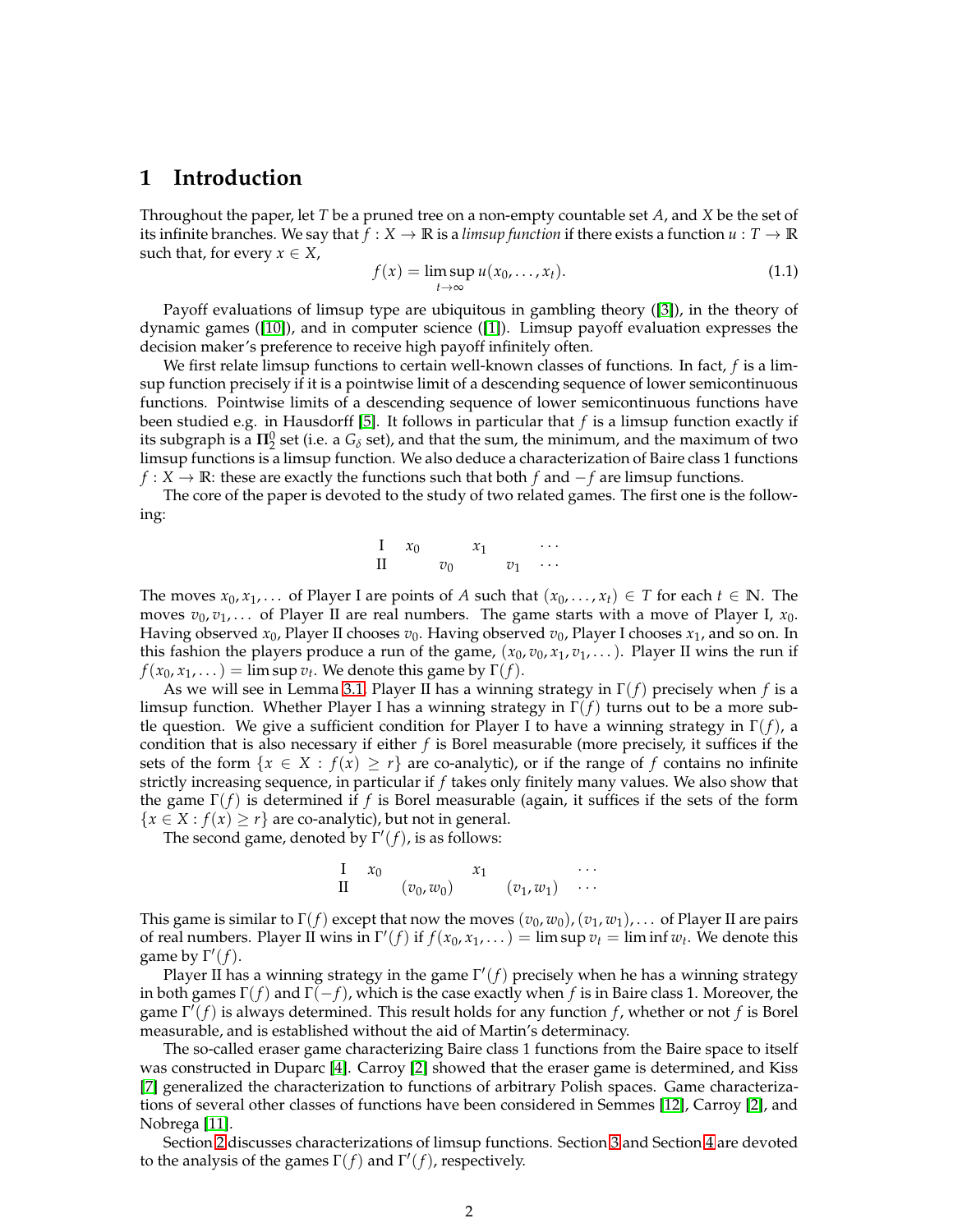# <span id="page-2-0"></span>**2 Characterizations of limsup functions**

For  $s \in T$ , we let  $O(s)$  denote the set of  $x \in X$  such that *s* is an initial segment of *x*. We refer to *O*(*s*) as a cylinder set. We endow *X* with its usual topology, generated by the base consisting of all cylinder sets. For a function  $f : X \to \mathbb{R}$  write  $\text{subgr}(f) = \{(x, r) \in X \times \mathbb{R} : f(x) \geq r\}$  to denote the *subgraph* of *f*. For  $r \in \mathbb{R}$ , we write  $\{f \ge r\} = \{x \in X : f(x) \ge r\}$ ,  $\{f > r\} = \{x \in X : f(x) \ge r\}$ *f*(*x*) > *r*} and {*f* = *r*} = {*x* ∈ *X* : *f*(*x*) = *r*}.

<span id="page-2-5"></span>**Theorem 2.1** *Consider a function*  $f : X \to \mathbb{R}$ *. The following conditions are equivalent:* 

- <span id="page-2-2"></span>[C1] *The function f is a limsup function.*
- <span id="page-2-3"></span>[C2] *There is a sequence g*0, *g*1, . . . *of lower semicontinuous functions converging pointwise to f .*
- [C3] *There is a non-increasing sequence*  $g_0 \geq g_1 \geq \cdots$  *of lower semicontinuous functions converging pointwise to f .*
- <span id="page-2-4"></span><span id="page-2-1"></span>[C4] *The set subgr*(*f*) *is a*  $\Pi_2^0$  *subset of*  $X \times \mathbb{R}$ *.*
- [C5] *For each*  $r \in \mathbb{R}$ *,*  $\{f \geq r\}$  *is a*  $\Pi_2^0$  *subset of X.*

We remark that the functions satisfying condition [\[C5\]](#page-2-1) are sometimes called semi-Borel class 2 (see Kiss [6]) or upper semi-Baire class 1 functions. The equivalence of the conditions [\[C2\],](#page-2-2) [\[C3\],](#page-2-3) [\[C4\],](#page-2-4) [\[C5\]](#page-2-1) is in fact well known (see Hausdorff [5]). Below we prove the equivalence of conditions [\[C1\],](#page-2-5) [\[C2\],](#page-2-2) and [\[C3\].](#page-2-3)

PROOF THAT [\[C1\]](#page-2-5) IMPLIES [\[C2\]:](#page-2-2) Let *f* be a limsup function, and let *u* be a function as in [\(1.1\)](#page-1-1). For *n* ∈ **N** let  $g_n(x) = \sup\{u(x_0, ..., x_t) : t \ge n\}$ . □

PROOF THAT [\[C2\]](#page-2-2) IMPLIES [\[C3\]:](#page-2-3) Let  $g_n$  be a sequence of lower semicontinuous functions converging pointwise to *f*. Define  $g'_n(x) = \sup\{g_m(x) : m \ge n\}$ . This gives a non-increasing sequence of lower semicontinuous functions converging pointwise to  $f$ .  $\Box$ 

PROOF THAT [\[C3\]](#page-2-3) IMPLIES [\[C1\]:](#page-2-5) Consider a non-increasing sequence  $g_0 \geq g_1 \geq \cdots$  of lower semicontinuous functions converging pointwise to *f*. We will also assume that for each  $n \in \mathbb{N}$ , the range of  $g_n$  contains only reals of the form  $z2^{-n}$  for  $z \in \mathbb{Z}$ . To see that this could be imposed without loss of generality, consider the functions  $g'_n(x) = \min\{z2^{-n} : z \in \mathbb{Z}, g_n(x) \leq z2^{-n}\}.$ Then  $\{g'_n > z2^{-n}\}\$  is the same as the set  $\{g_n > z2^{-n}\}\$ , implying that  $g'_n$  is lower semicontinuous. It is easy to see that  $g'_0 \geq g'_1 \geq \cdots$  is a non-increasing sequence, and that it converges pointwise to  $f$ .

We define the function  $u : T \to \mathbb{R}$ . For  $n \in \mathbb{N}$  and  $r \in \mathbb{R}$  note that the set  $\{g_n > r\}$  is an open set, because  $g_n$  is assumed to be lower semicontinuous. Take a sequence  $s \in T$ . Define  $R_*(s)$  to be the set of real numbers  $r \in \mathbb{R}$  such that  $O(s) \subseteq \bigcap_{n \in \mathbb{N}} \{g_n > r\}$ . For  $n \in \mathbb{N}$  define  $R_n(s)$  to be the set of real numbers  $r \in \mathbb{R}$  such that  $O(s) \subseteq \{g_n > r\}$ , and such that for no proper initial segment  $S'$  of *s* does it holds that  $O(s') \subseteq \{g_n > r\}$ . (We remark that  $R_*(s)$  is a half-line and the sets  $R_n(s)$ are intervals.) Let  $R(s)$  be the union of the sets  $R_*(s)$ ,  $R_0(s)$ ,  $R_1(s)$ , .... Notice that the set  $R(s)$ is bounded above by  $\inf\{g_0(y) : y \in O(s)\}\$ . If  $R(s)$  is non-empty, we define  $u(s) = \sup R(s)$ . If  $R(s)$  is empty, we let  $u(s) = -\text{length}(s)$ .

We show that *u* satisfies [\(1.1\)](#page-1-1). Thus fix an  $x \in X$ . We write  $s_t$  to denote  $(x_0, \ldots, x_t)$  and let  $\alpha = \limsup_{t \to \infty} u(s_t)$ . We must show that  $f(x) = \alpha$ .

We first show that  $f(x) \leq \alpha$ .

Take a real number *r* with  $r < f(x)$ . We argue that  $r \leq \alpha$ .

For every  $n \in \mathbb{N}$  it holds that  $r < g_n(x)$ , so  $x \in \{g_n > r\}$ . Let  $t_n$  be the smallest  $t \in \mathbb{N}$ for which  $O(s_{t_n}) \subseteq \{g_n > r\}$ . We distinguish two cases, depending on whether the sequence  $t_0, t_1, \ldots$  is bounded or not. Suppose first the sequence  $t_0, t_1, \ldots$  is unbounded. By the choice of *t*<sub>*n*</sub>, we have *r* ∈ *R*<sub>*n*</sub>( $s$ *t*<sub>*n*</sub></sub>), and hence *r* ≤ *u*( $s$ *t<sub><i>n*</sub></sub>). We obtain *r* ≤ *α*, as desired. Suppose now that the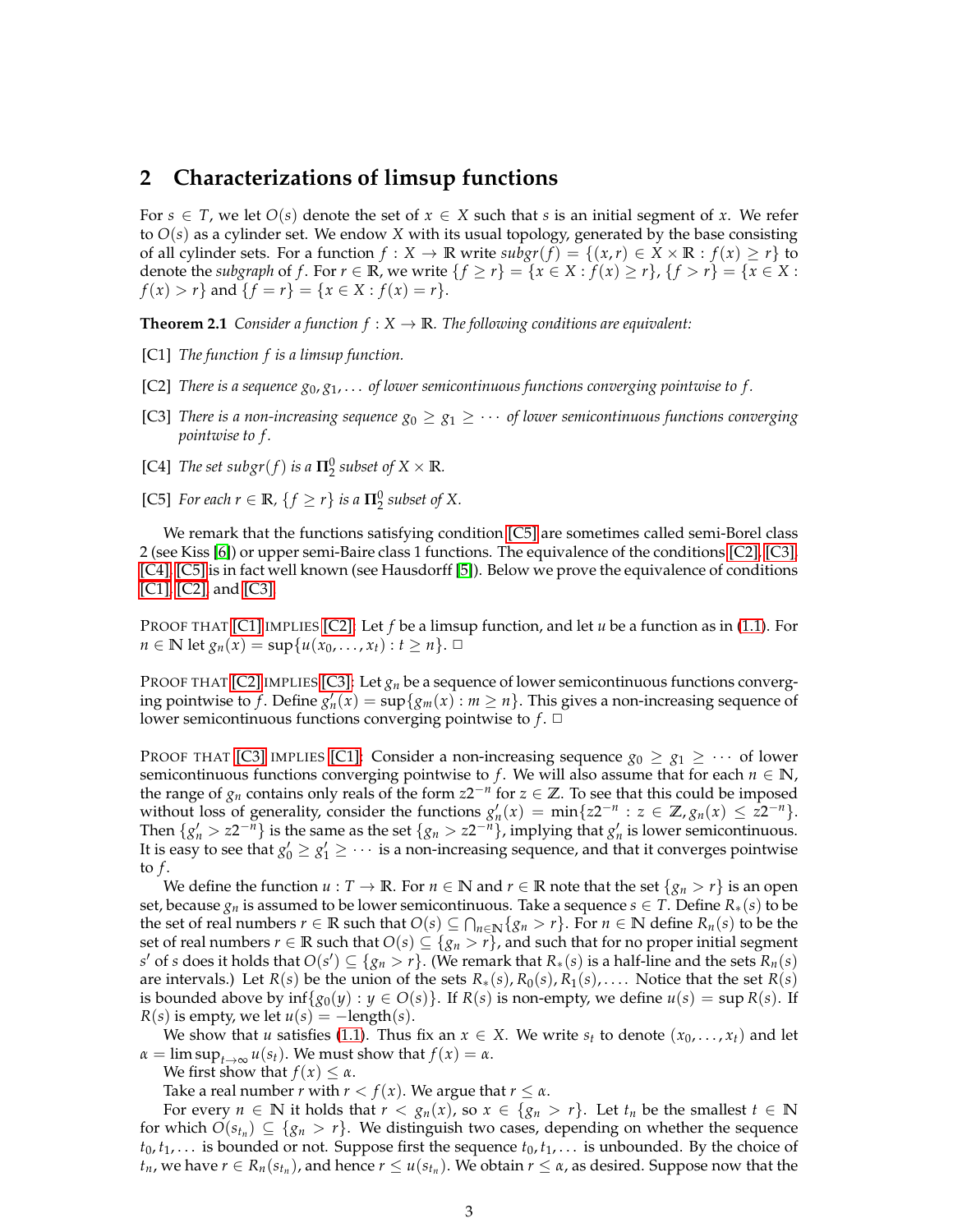sequence  $t_0, t_1, \ldots$  is bounded, say  $t_n \leq t$  for each  $n \in \mathbb{N}$ . Then  $O(s_t) \subseteq \bigcap_{n \in \mathbb{N}} \{g_n > r\}$ . Since for  $k \geq t$  the cylinder  $O(s_k)$  is contained in  $O(s_t)$ , we have  $r \in R_*(s_k)$ , and consequently  $r \leq u(s_k)$ . We conclude that *r* ≤ *α*, as desired.

We now show that  $\alpha \leq f(x)$ .

We know that  $-\infty < \alpha$ . Take a real number  $r < \alpha$ . We now argue that  $r \leq f(x)$ .

There exists an increasing sequence  $t_0 < t_1 < \cdots$  such that  $r < u(s_{t_k})$ . By discarding finitely many elements of the sequence, we may assume that  $-t_0 < r$ . The definition of *u* now implies that the set  $R(s_{t_k})$  is not empty for each  $k \in \mathbb{N}$ , and hence we can take an  $r_k \in R(s_{t_k})$  such that  $r < r_k$ .

Suppose first there exists some  $k \in \mathbb{N}$  for which  $r_k \in R_*(s_{t_k})$ . In that case,  $x \in O(s_{t_k}) \subseteq$  $\bigcap_{n\in\mathbb{N}}\{g_n > r_k\}$ . It follows that  $r < r_k < g_n(x)$  for each  $n \in \mathbb{N}$  and consequently that  $r \leq f(x)$ .

Otherwise, for each  $k \in \mathbb{N}$  choose an  $n_k \in \mathbb{N}$  such that  $r_k \in R_{n_k}(s_{t_k})$ . We have  $x \in O(s_{t_k}) \subseteq$  ${g_n}_k > r_k$  and hence  $r < r_k < g_n(x)$ . It is therefore enough to show that the sequence  $n_0, n_1, \ldots$ , is unbounded: for then the numbers  $g_{n_0}(x)$ ,  $g_{n_1}(x)$ , . . . form a sequence converging to  $f(x)$ , and we are able to conclude that  $r \leq f(x)$ .

We argue that the sequence  $n_0, n_1, \ldots$ , is unbounded. Suppose to the contrary. By passing to a subsequence, we can then assume that  $n_0 = n_1 = \cdots$  . Now the sequence  $r_0, r_1, \ldots$  is bounded,  $\text{because } r < r_k \leq \inf\{g_0(y) : y \in O(s_{t_k})\} \leq g_0(x)$ , for each  $k \in \mathbb{N}$ . Since only finitely many points in the range of  $g_{n_0}$  fall in the interval  $[r, g_0(x)]$ , only finitely many of the sets  $\{\{g_{n_0} > r_k\} : k \in \mathbb{N}\}$ are distinct. Thus, at least two of these sets are the same, say  $\{g_{n_0} > r_0\} = \{g_{n_0} > r_1\}$ . But  $s_{t_1}$ is a minimal sequence satisfying  $O(s_{t_1}) \subseteq \{g_{n_0} > r_1\}$ , while  $s_{t_0}$  is a proper initial segment of  $s_{t_1}$ satisfying  $O(s_{t_0}) \subseteq \{g_{n_0} > r_0\}$ , contradicting  $r_1 \in R_{n_1}(s_{t_1})$ . Therefore the proof is complete.  $\Box$ 

We conclude this section with a list of some properties of the limsup functions that follow easily from the above characterization.

**Corollary 2.2** *The sum, the minimum, and the maximum of two limsup functions is a limsup function.*

We say that a collection C of real-valued functions on *X* is *closed under pointwise limits from above* if for each sequence  $f_0 \ge f_1 \ge \cdots$  of functions in C converging pointwise to a function  $f$ , the function  $f$  is an element of  $C$ .

**Corollary 2.3** *The set of limsup functions is the smallest collection of functions that (a) contains all lower semicontinuous functions and (b) is closed under pointwise limits from above.*

**Corollary 2.4** *A uniform limit of limsup functions is a limsup function.*

<span id="page-3-2"></span>**Corollary 2.5** *A function f is of Baire class 1 if and only if both f and* −*f are limsup functions.*

# <span id="page-3-0"></span>**3 A game for limsup functions**

<span id="page-3-1"></span>In this section we turn to the analysis of the game Γ(*f*). Let us begin with the following observation.

**Lemma 3.1** *Player II has a winning strategy in* Γ(*f*) *precisely when f is a limsup function.*

**Proof:** From any fixed strategy of Player II in Γ(*f*), one can construct a function *u* : *T* → **R** the following way: let Player I play the elements of  $(x_0, \ldots, x_t) \in T$  and let Player II follow that strategy. Then  $u(x_0, \ldots, x_t) = v_t$ , where  $v_0, \ldots, v_t$  are the the moves of Player II determined by the strategy. It is easy to check that if a strategy is winning, then the corresponding function *u* satisfies [\(1.1\)](#page-1-1), hence *f* is a limsup function.

Conversely, if  $f$  is a limsup function, then let  $u$  be the function satisfying [\(1.1\)](#page-1-1). One can construct a strategy using *u* by letting Player II respond  $u(x_0, \ldots, x_t)$  if Player I plays  $(x_0, \ldots, x_t)$ . It is then straightforward to check that the strategy of Player II defined this way is winning.  $\Box$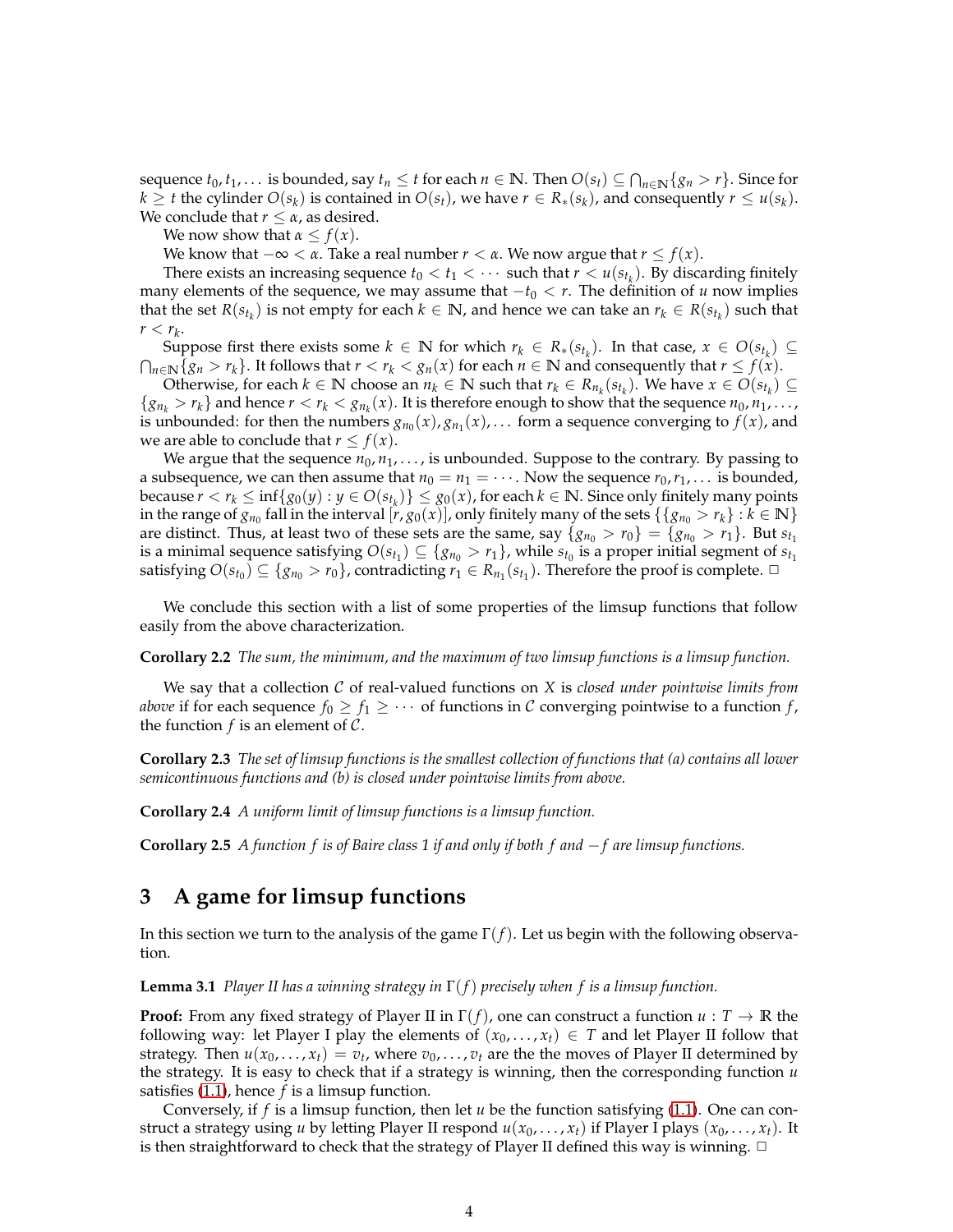Unlike the eraser game (see Kiss [7]), as we will show below, the game Γ(*f*) need not be determined.

Recall that a set *B*  $\subseteq$  *X* is called a *Bernstein set* if neither *B* nor *X*  $\setminus$  *B* contains a non-empty perfect set, and also recall that every uncountable Polish space contains a Bernstein set. Moreover, every uncountable analytic set (in a Polish space) contains a non-empty perfect set.

### **Theorem 3.2** *If X is uncountable and*  $B \subseteq X$  *is a Bernstein set, then*  $\Gamma(1_B)$  *is not determined.*

**Proof:** Notice first that *B* is not a Borel set: for if it were, either *B* or *X* \ *B* would contain a nonempty perfect set. And since  $B$  is not Borel, the function  $1_B$  is not a limsup function, and hence Player II has no winning strategy in Γ(1*B*).

Suppose that Player I does.

Let  $\hat{E} = \{v \in 2^N : v_n = 1 \text{ for infinitely many } n \in \mathbb{N}\}\$ , where we write  $2 = \{0, 1\}$ . Notice that *E* is not a  $\Sigma_2^0$  subset of  $2^N$ . For it were, we would be able to express  $2^N$  as a countable union of meagre sets, contradicting the Baire category theorem.

Now, consider the continuous function  $g: 2^N \to X$  induced by Player I's winning strategy. Then  $g(E) \subseteq X \setminus B$  and  $g(2^N \setminus E) \subseteq B$ . Since  $g(E)$  is an analytic subset of *X*, it is either countable, or it contains a perfect subset. But  $X \setminus B$  contains no perfect subset. Thus  $g(E)$  is countable, hence a  $\Sigma_2^0$  subset of  $\overline{X}$ . But then  $E = g^{-1}(g(E))$  is a  $\Sigma_2^0$  subset of  $2^N$ , yielding a contradiction.  $\Box$ 

We now turn to a sufficient condition for Player I to have a winning strategy. This sufficient condition will also turn out to be necessary under various assumptions.

<span id="page-4-1"></span>Recall that a set is called *a Cantor set* if it is homeomorphic to the classical middle-thirds Cantor set.

**Theorem 3.3** Let  $f: X \to \mathbb{R}$  be arbitrary and suppose that there is a number  $r \in \mathbb{R}$  and a Cantor set *C* ⊆ *X such that, in the subspace topology of C, the set C* ∩ { *f* ≥ *r*} *is meagre and dense. Then Player I has a winning strategy in* Γ(*f*)*.*

**Proof:** Let  $Y = C \cap \{f \ge r\}$ , and let  $\{S_0, S_1, \ldots\}$  be a cover of  $Y$  by closed nowhere dense subsets of *C*. We presently construct a winning strategy for Player I.

Fix some sequence  $v_0$ ,  $v_1$ , . . . of Player II's moves.

Let *y*(0) be any point of the set  $Y \setminus S_0$ . Notice that the set  $C \setminus S_0$  is not empty because  $S_0$  is nowhere dense in *C*, and *Y*  $\setminus$  *S*<sub>0</sub> is not empty since *Y* is dense in *C*. Set  $m_0 = 0$ .

Player I starts with a move  $x_0 = y(0)_0$ . Take an  $n \in \mathbb{N}$  and suppose that Player I's moves *x*<sub>0</sub>, . . . , *x*<sub>*n*</sub> have been defined, along with a point *y*(*n*) ∈ *Y* and a number *m*<sub>*n*</sub> ∈ **N**, such that

<span id="page-4-0"></span>
$$
(x_0, \ldots, x_n) = (y(n)_0, \ldots, y(n)_n). \tag{3.1}
$$

To define the next move of Player I,  $x_{n+1}$ , we distinguish two cases:

Case 1:  $v_n > r - 2^{-m_n}$  and  $O(x_0, ..., x_n) \cap S_{m_n} = \emptyset$ . Let  $y(n + 1)$  be any point of the set  $(O(x_0, ..., x_n) \cap Y) \setminus S_{m_n+1}$ . Notice that the set  $(O(x_0, ..., x_n) \cap C) \setminus S_{m_n+1}$  is not empty because *S*<sup>*m*<sub>*n*</sub>+1</sub> is nowhere dense in *C*, and (*O*(*x*<sub>0</sub>, . . . , *x*<sub>*n*</sub>) ∩ *Y*)  $\setminus$  *S*<sub>*m*<sub>*n*</sub>+1</sub> is not empty since *Y* is dense in *C*.</sup> Let  $m_{n+1} = m_n + 1$ , and define Player I's move as  $x_{n+1} = y(n+1)_{n+1}$ .

Case 2: otherwise. In this case we let  $y(n+1) = y(n)$ ,  $m_{n+1} = m_n$ , and define Player I's move as  $x_{n+1} = y(n+1)_{n+1}$ .

Notice that in either case [\(3.1\)](#page-4-0) holds for  $n + 1$ . This completes the definition of Player I's strategy.

The intuition behind this definition could be explained as follows: Player I starts by zooming in on the point  $y(0)$  chosen to be in  $Y$  but not in  $S_0$ . Player I awaits a stage  $n$  where Player II would make a move  $v_n > r - 1$ , and where the set  $S_0$  would be "excluded". As soon as such a stage is reached, Player I switches to an element *y*(1), chosen to be in *Y* but not in *S*<sup>1</sup> . He then zooms in on  $y(1)$ , awaiting a stage where Player I would make a move  $v_n > r - 1/2$ , and where  $S_1$  would be "excluded". As soon as such a stage occurs, Player I switches to an element  $y(2)$ chosen to be in  $Y$  but not in  $S_2$ . And so on.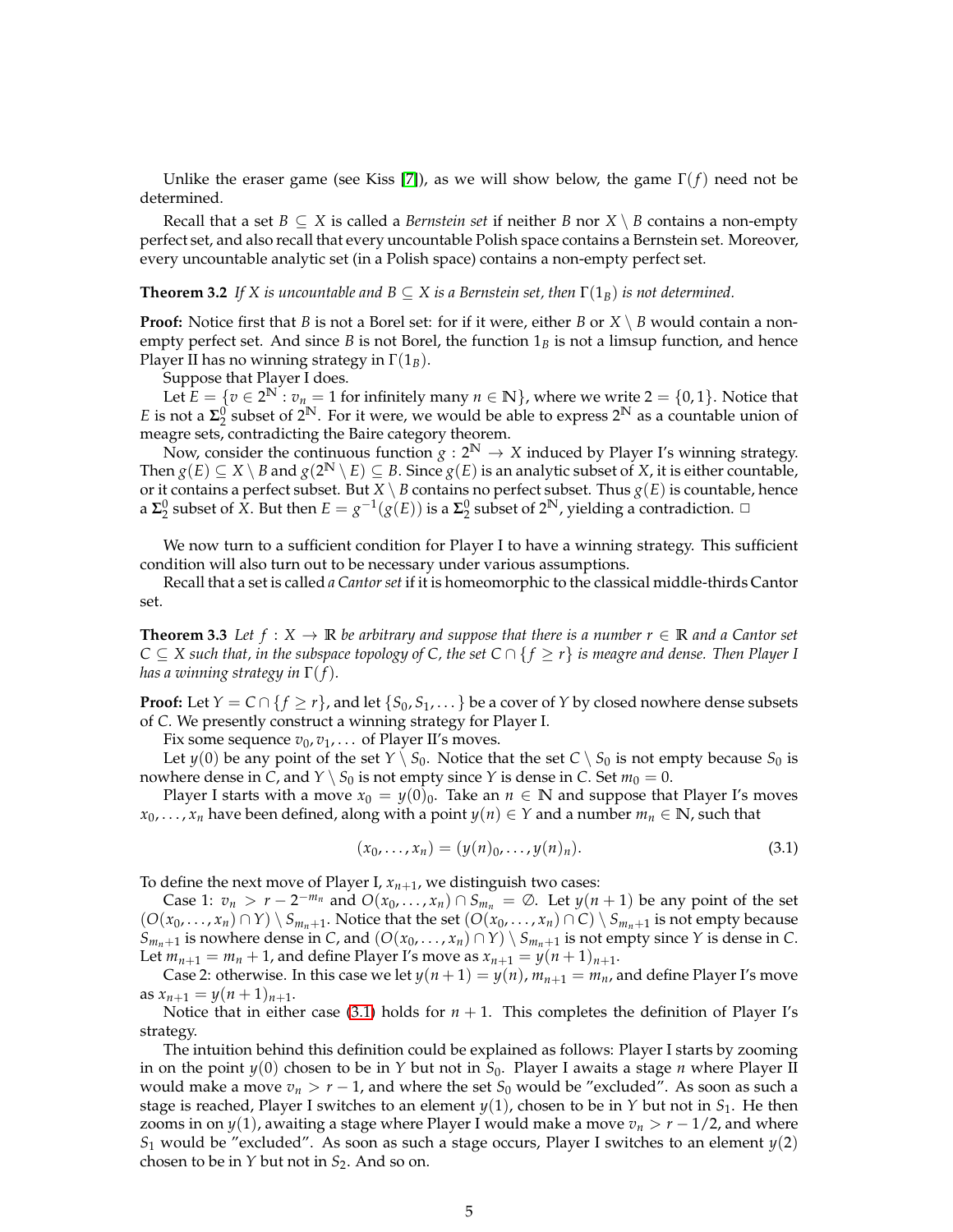We argue that the Player I's strategy is winning.

Suppose first that  $\limsup v_n \leq r-2^{-m}$  for some  $m \in \mathbb{N}$ . Then Case 1 occurs at most finitely many times. Let *N* be the last stage when Case 1 occurs (or *N* = 0 if Case 1 never occurs). Then the point *x* produced by Player I equals to *y*(*N*). We thus have lim sup  $v_n \le r - 2^{-m} < r \le$  $f(y(N)) = f(x)$ .

Suppose now that  $\limsup v_n \geq r$ . We argue that Case 1 occurs infinitely many times. Suppose to the contrary and let *N* be the last stage when Case 1 occurs (or 0 if Case 1 never occurs). Then  $m_N = m_{N+1} = \cdots$  and  $y(N) = y(N+1) = \cdots = x$ . There are infinitely many  $n > N$ with  $v_n > r - 2^{-m_N}$ , and for each such *n* the neighborhood  $O(x_0, ..., x_n)$  of *x* has a point in common with  $S_{m_N}$ . This implies that  $x \in S_{m_N}$ . This, however, contradicts the choice of  $y(N)$ . This establishes that Case 1 occurs infinitely many times.

Let *x* be the point constructed by Player I. We argue that  $x \in C \setminus Y$ . In view of [\(3.1\)](#page-4-0), *x* is a limit of the sequence  $y(0)$ ,  $y(1)$ , .... Since each  $y(n)$  is an element of the closed set *C*, so is *x*. To see that *x* is not an element of *Y*, suppose to the contrary. Then  $x \in S_m$  for some  $m \in \mathbb{N}$ . Since Case 1 occurs infinitely often, the sequence  $m_0, m_1, \ldots$  runs through all natural numbers, so we can choose  $n \in \mathbb{N}$  to be the largest number such that  $m_n = m$ . This choice implies that Case 1 occurs at stage *n*, and hence  $O(x_0, \ldots, x_n)$  is disjoint from  $S_{m_n}$ , leading to a contradiction.

It follows that *x* is not an element of  $\{f \ge r\}$ . Thus lim sup  $v_n \ge r > f(x)$ , which completes the proof.  $\Box$ 

**Remark 3.4** *For an arbitrary set H* ⊆ *X the existence of a Cantor set C* ⊆ *X such that C* ∩ *H is meager and dense in C is equivalent to the existence of a Cantor set C* ⊆ *X such that C* ∩ *H is countable and* dense in C. This either follows from Theorem [3.3](#page-4-1) and Theorem [3.6](#page-6-0) applied to  $1_H$  and  $r=\frac{1}{2}$ , or can also be *proved directly by a standard Cantor scheme construction.*

If the range of the function *f* does not contain a strictly increasing sequence, the condition of Theorem [3.3](#page-4-1) is both sufficient and necessary for Player I to have a winning strategy. The proof relies on a Kechris–Louveau–Woodin separation theorem (Kechris [8, Theorem 21.22]).

<span id="page-5-2"></span>For a set  $R \subseteq \mathbb{R}$ , and function  $f : X \to \mathbb{R}$  define the game  $\Gamma_R(f)$  similarly to  $\Gamma(f)$ , but allowing Player II to choose  $v_i$ 's from  $R$  instead of the whole real line.

**Lemma 3.5** *Let*  $R \subseteq \mathbb{R}$  *and*  $f: X \to R$ . Then Player I has a winning strategy in the game  $\Gamma_R(f)$  *if and only if Player I has a winning strategy in* Γ(*f*)*.*

**Proof:** It is straightforward to check that if Player I has a winning strategy in Γ(*f*) then the restriction of this strategy is winning for Player I in Γ*R*(*f*).

Conversely, fix a winning strategy  $\sigma_R$  of Player I for the game  $\Gamma_R(f)$ . For each  $n \in \mathbb{N}$  define  $F_n : \mathbb{R} \to \mathbb{R}$  so that

<span id="page-5-1"></span>
$$
\forall y \in \mathbb{R}, \ n \in \mathbb{N}: \ |F_n(y) - y| < d(y, R) + \frac{1}{n} \tag{3.2}
$$

holds. Now define Player I's strategy  $\sigma$  in  $\Gamma(f)$  as follows: let  $\sigma(\emptyset) = \sigma_R(\emptyset)$ , and let

<span id="page-5-0"></span>
$$
\sigma(x_0, v_0, x_1, v_1, \dots, x_n, v_n) = \sigma_R(x_0, F_0(v_0), x_1, F_1(v_1), \dots, x_n, F_n(v_n))
$$
\n(3.3)

whenever  $n \in \mathbb{N}$  and  $(x_0, \ldots, x_n) \in T$ .

It remains to check that  $\sigma$  is a winning strategy for Player I in  $\Gamma(f)$ . Fix a run  $x_0$ ,  $v_0$ ,  $x_1$ ,  $v_1$ ,  $\ldots$ of the game Γ(*f*) consistent with  $\sigma$ , i.e. such that for each  $n \in \mathbb{N}$ ,  $\sigma(x_0, v_0, \ldots, x_n, v_n) = x_{n+1}$ . Then [\(3.3\)](#page-5-0) implies that for each *n*

$$
\sigma_R(x_0, F_0(v_0), x_1, F_1(v_1), \dots, x_n, F_n(v_n)) = x_{n+1},
$$
\n(3.4)

and as  $\sigma_R$  is a winning strategy for Player I in  $\Gamma_R(f)$ , we obtain that

$$
f(x_0,x_1,x_2,\dots) \neq \limsup_{n\to\infty} F_n(v_n).
$$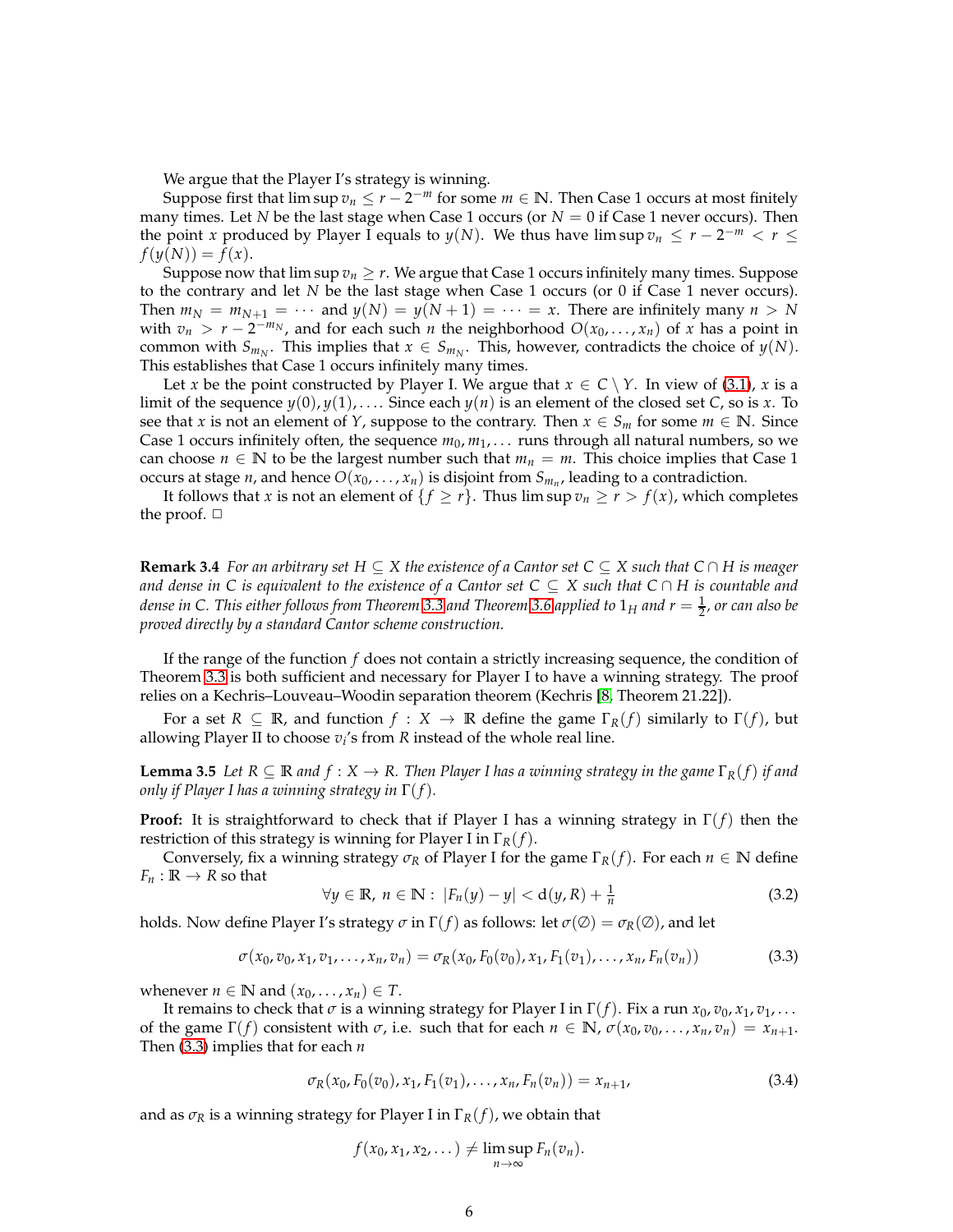We have to check that  $f(x_0, x_1, x_2, ...) \neq \limsup_{n \to \infty} v_n$ . First, if  $\limsup_{n \to \infty} v_n \notin R \supseteq \text{ran}(f)$ , we are done. Otherwise  $\limsup_{n\to\infty} v_n = r \in R$ , therefore for each  $\varepsilon > 0$ , for all but finitely many *k* we have  $v_k < r + \varepsilon$ , thus [\(3.2\)](#page-5-1) implies  $F_k(v_k) < r + 2\varepsilon + \frac{1}{k}$  for these cofinitely many *k*'s, therefore  $\limsup_{k\to\infty} F_k(v_k) \leq r$ . This argument also shows that as for infinitely many  $k$ ,  $v_k > r - \varepsilon$  holds, we have  $F_k(v_k) > r - 2\varepsilon - \frac{1}{k}$  for infinitely many *k* too, thus

$$
\limsup_{n\to\infty}v_n=r=\limsup_{n\to\infty}F_n(v_n)\neq f(x_0,x_1,x_2,\ldots),
$$

<span id="page-6-0"></span>as desired.  $\Box$ 

**Theorem 3.6** *Consider a function*  $f : X \to \mathbb{R}$  *such that the range of f contains no infinite strictly increasing sequence. If Player I has a winning strategy in* Γ(*f*)*, then there is a number r* ∈ **R** *and a Cantor set C*  $\subseteq$  *X such that the set C*  $\cap$  { $f \ge r$ } *is countable and dense in C.* 

**Proof:** Define *R* to be the closure of the range of *f* . Then it is easy to verify that *R* contains no infinite strictly increasing sequence. Hence, the usual order  $>$  of the reals is a well ordering of *R*. Let *ρ* be the order type of  $(R, >)$ , and let  $\alpha \mapsto r_\alpha$  be the bijective map from *ρ* to *R* such that *r*<sub>*α*</sub> > *r*<sub>*β*</sub> whenever *α* < *β*. Notice that *ρ* is a countable ordinal.

Assume that Player I has a winning strategy in Γ(*f*). Then by Lemma [3.5](#page-5-2) Player I also has a winning strategy in  $\Gamma_R(f)$ . Let  $\sigma_R$  be such a strategy. Let  $g: R^N \to X$  be the continuous function induced by  $\sigma_R$ . Here *R* is given its discrete topology; since *R* is countable,  $R^N$  is a Polish space. For each  $r \in R$  let  $L_r = \{v \in R^N : \limsup_{t \to \infty} v_t = r\}$ , and let  $A_r = g(L_r)$ . The set  $A_r$  is analytic. Moreover,

<span id="page-6-1"></span>
$$
\{f = r\} \cap A_r = \emptyset. \tag{3.5}
$$

Suppose that the function *f* fails to satisfy the conclusion of the theorem, that is, there is no number *r* ∈ **R** and Cantor set *C* ⊆ *X* such that *C* ∩ {*f* ≥ *r*} is countable and dense in *C*. We obtain a contradiction by showing that there exists a limsup function  $e: X \to R$  such Player I has a winning strategy in the game Γ(*e*). More precisely, we show that *σ<sup>R</sup>* is a winning strategy for Player I in Γ*R*(*e*), which suffices by Lemma [3.5.](#page-5-2)

Note that a function  $e: X \to R$  is a limsup function if and only if  $\{e \ge r\}$  is a  $\Pi_2^0$  set for each  $r \in R$ , using that *R* is closed.

We define recursively a sequence  $(G_\alpha : \alpha < \rho)$  of  $\Pi^0_2$  subsets of *X* such that  $\{f \ge r_\alpha\} \subseteq G_\alpha$ . Let  $\beta < \rho$  be an ordinal such that the sets  $(G_\alpha : \alpha < \beta)$  have been defined. In particular, notice that

<span id="page-6-2"></span>
$$
\{f > r_{\beta}\} \subseteq \bigcup_{\alpha < \beta} \bigcap_{\gamma: \alpha \leq \gamma < \beta} G_{\gamma}.\tag{3.6}
$$

Since *f* fails to satisfy the condition of the theorem, there exists no Cantor set  $C \subseteq X$  such that *C* ∩ { $f \ge r_\beta$ } is countable and dense in *C*. This implies (using Kechris [8, Theorem 21.22]) that  ${f \geq r_\beta}$  can be separated from any disjoint analytic subset of *X* by a  $\Pi_2^0$  set. Consider the set

<span id="page-6-3"></span>
$$
A_{r_{\beta}} \setminus \bigcup_{\alpha < \beta} \bigcap_{\gamma \colon \alpha \leq \gamma < \beta} G_{\gamma}.\tag{3.7}
$$

It is analytic, since *β* is a countable ordinal. Moreover, it is disjoint from  ${f \geq r_\beta}$  as can be seen from [\(3.5\)](#page-6-1) and [\(3.6\)](#page-6-2). Hence there exists a  $\Pi_2^0$  subset  $G_\beta$  of *X* containing  $\{f \ge r_\beta\}$  and disjoint from [\(3.7\)](#page-6-3). Thus  $\{f \ge r_\beta\} \subseteq G_\beta$  and

<span id="page-6-4"></span>
$$
G_{\beta} \cap A_{r_{\beta}} \subseteq \bigcup_{\alpha < \beta} \bigcap_{\gamma: \alpha \leq \gamma < \beta} G_{\gamma}.\tag{3.8}
$$

This concludes the recursive definition of the sequence  $(G_\alpha : \alpha < \rho)$ .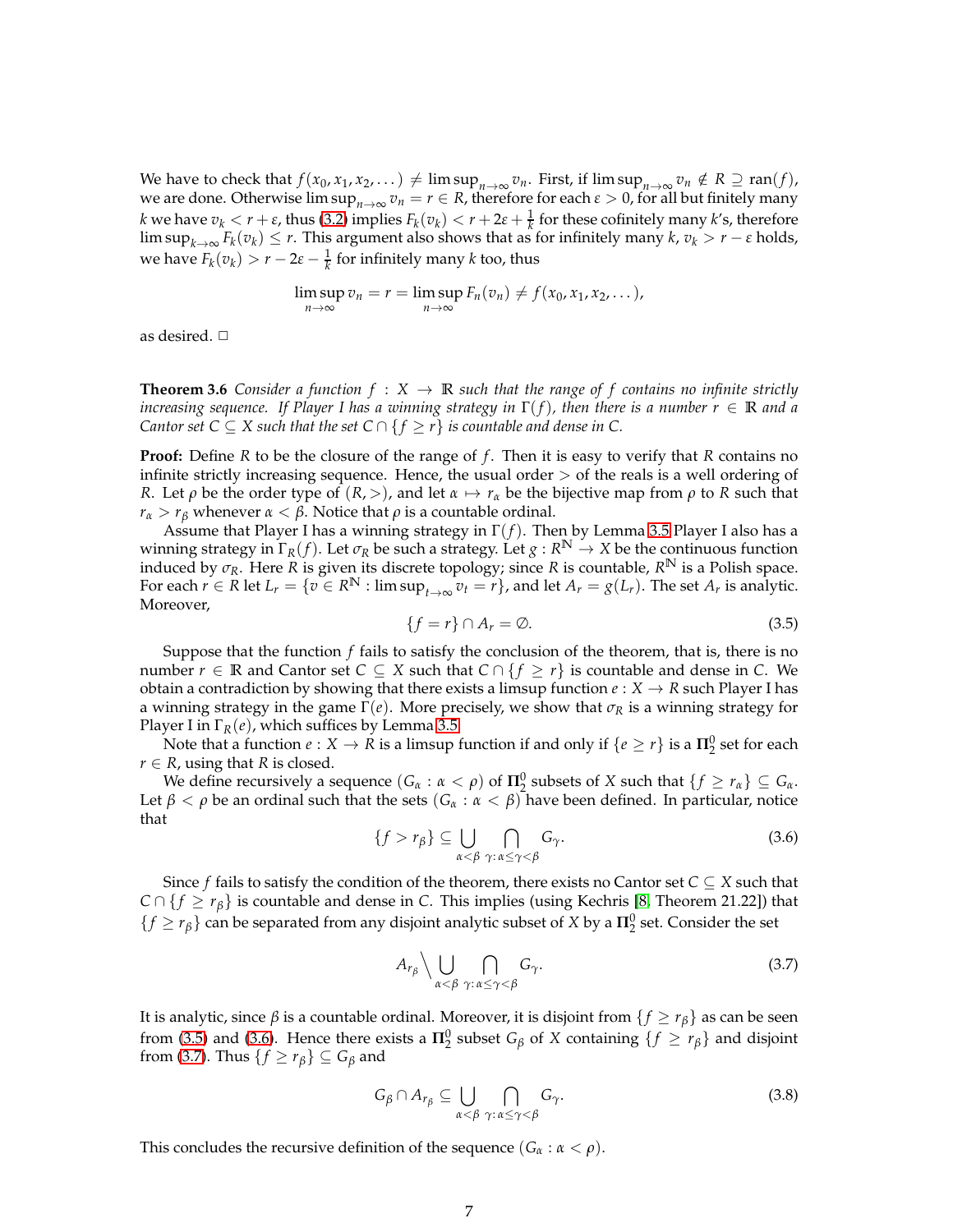Now, for an arbitrary  $β < ρ$  define the set

$$
E_{\beta} = \bigcap_{\gamma:\,\beta \leq \gamma < \rho} G_{\gamma}.
$$

This is a  $\Pi_2^0$  set, since  $\rho$  is a countable ordinal. Moreover,  $\{f \geq r_\beta\} \subseteq E_\beta$  for each  $\beta < \rho$ , hence  $X = \bigcup_{\beta < \rho} E_\beta$ . In view of [\(3.8\)](#page-6-4), we have

<span id="page-7-0"></span>
$$
E_{\beta} \cap A_{r_{\beta}} \subseteq \bigcup_{\alpha < \beta} E_{\alpha}.\tag{3.9}
$$

Define *e*:  $X \rightarrow R$  by letting  $e(x) = r_\beta$ , where  $\beta < \rho$  is the smallest ordinal such that  $x \in E_\beta$ . Then  $\{e \ge r_\beta\} = E_\beta$  for each  $\beta < \rho$ , so *e* is a limsup function. Moreover,  $\{e = r_\beta\}$  equals the set  $E_\beta\setminus\bigcup_{\alpha<\beta}E_\alpha$ , which is disjoint from  $A_{r_\beta}$  by [\(3.9\)](#page-7-0). This shows that Player I's strategy  $\sigma_R$  remains winning in the game  $\Gamma_R(e)$ , yielding the desired contradiction.  $\Box$ 

Next we show that the above necessary and sufficient condition for the existence of a winning strategy for Player I also holds if we assume that *f* is sufficiently definable, e.g. Borel measurable. We say that the function *f* is *semi-Borel* if for each  $r \in \mathbb{R}$ , the set  $\{f \geq r\}$  is co-analytic.

<span id="page-7-2"></span>**Theorem 3.7** *Let*  $f : X \to \mathbb{R}$  *be semi-Borel. If Player I has a winning strategy in*  $\Gamma(f)$ *, then there is a number r*  $\in$  *R* and a Cantor set C  $\subseteq$  *X* such that the set C  $\cap$  {  $f \ge r$ } is countable and dense in C.

**Proof:** If for each  $r \in \mathbb{R}$ ,  $\{f \geq r\}$  is a  $\Pi_2^0$  set, then  $f$  is a limsup function, hence Player II has a winning strategy in  $\Gamma(f)$ , a contradiction. Hence  $\{f \geq r\}$  is not a  $\Pi^0_2$  set for some  $r \in \mathbb{R}$ . Then the Hurewicz Theorem (see e.g. Kechris [8, Theorem 21.18]) implies that there is a Cantor set *C* such that the set  $C \cap \{f \geq r\}$  is countable and dense in  $C$ .  $\Box$ 

#### <span id="page-7-3"></span>**Corollary 3.8** *If f is semi-Borel, then the game* Γ(*f*) *is determined.*

**Proof:** If for each  $r \in \mathbb{R}$ ,  $\{f \geq r\}$  is a  $\Pi_2^0$  set, then  $f$  is a limsup function, hence Player II has a winning strategy in  $\Gamma(f)$ . Otherwise,  $\{\bar{f} \geq r\}$  is not a  $\Pi_2^0$  set for some  $r \in \mathbb{R}$ , and as above, Hurewicz Theorem implies that there is a Cantor set *C* such that the set  $C \cap \{f \geq r\}$  is countable and dense in *C*, therefore Player I has a winning strategy by Theorem [3.3.](#page-4-1) □

Next we will show that in general the condition of Theorem [3.3](#page-4-1) is not equivalent to the existence of a winning strategy for Player I. More precisely, we will show in Corollary [3.10](#page-8-0) that the restriction on the range of *f* in Theorem [3.6](#page-6-0) is optimal; if  $R \subseteq \mathbb{R}$  contains an infinite strictly increasing sequence then there exists a function  $f : \mathbb{N}^N \to R$  such that Player I has a winning strategy in Γ(*f*), and *C* ∩ { *f* ≥ *r*} is either uncountable or empty for each *r* ∈ **R** and each Cantor set  $C \subseteq \mathbb{N}^{\mathbb{N}}$ .

<span id="page-7-1"></span>**Theorem 3.9** *There exists a function*  $f : \mathbb{N}^{\mathbb{N}} \to \mathbb{N}$  *such that Player I has a winning strategy in*  $\Gamma(f)$ *, and*  $C$  ∩ {  $f$  ≥  $r$ } *is uncountable for each*  $r$  ∈  $R$  *and each Cantor set*  $C$  ⊆  $\mathbb{N}^{\mathbb{N}}$ .

**Proof:** First note that every Cantor set can be written as a disjoint union of uncountably many (in fact, continuum many) Cantor sets, since it is well-known that a Cantor set is homeomorphic to  $2^I$  for every countably infinite set *I*, in particular to  $2^{N \times N}$ , which is homeomorphic to  $2^N \times 2^N = 1$  $\bigcup_{c\in 2^{\mathbb{N}}}\left(\left\{c\right\}\times 2^{\mathbb{N}}\right).$ 

This implies that if *H* is an arbitrary set, then in order to show that *C* ∩ *H* is uncountable for each Cantor set  $C \subseteq \mathbb{N}^{\mathbb{N}}$ , it suffices to show that  $C \cap H \neq \emptyset$  for each Cantor set  $C \subseteq \mathbb{N}^{\mathbb{N}}$ .

Let  $X = \mathbb{N}^{\mathbb{N}}$  and let  $\varphi : X \to \mathbb{N} \cup \{+\infty\}$  be given by  $\varphi(x) = \limsup_{n \to \infty} x_n$ . We first argue that there exists a function  $f : X \to \mathbb{N}$  such that (a)  $f(x) \neq \varphi(x)$  for each  $x \in X$ , and (b) *C* ∩ { $f$  ≥  $r$ }  $\neq$  ∅ for each  $r \in \mathbb{R}$  and each Cantor set  $C \subseteq X$ . We will then show that condition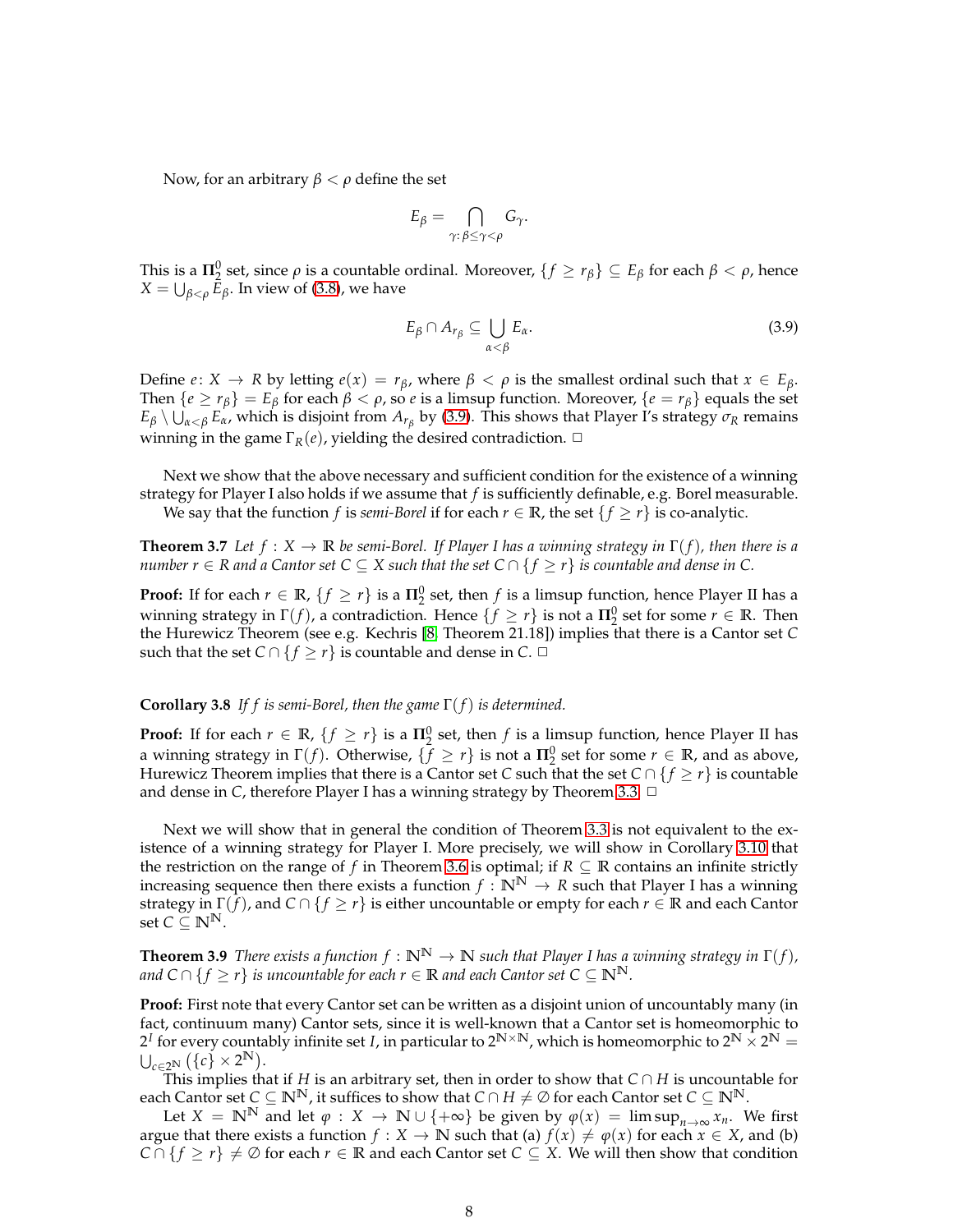(a) implies that Player I has a winning strategy in  $\Gamma(f)$ , while we already argued that (b) implies that *C* ∩ {*f* ≥ *r*} is uncountable for each *r* ∈ **R** and each Cantor set *C* ⊆ **N**<sup>N</sup>.

Let  $(r_\alpha : \alpha < \mathfrak{c})$ , and  $(C_\alpha : \alpha < \mathfrak{c})$  be enumerations of the real numbers and of the Cantor subsets of *X*, respectively. We define the pairs  $(z_\alpha, f(z_\alpha)) \in X \times \mathbb{N}$  recursively as follows. Take an ordinal  $\alpha < \mathfrak{c}$  and suppose that  $(z_{\beta}, f(z_{\beta}))$  has been defined for every  $\beta < \alpha$ . Let  $z_{\alpha}$  be any point of  $C_\alpha \setminus \{z_\beta : \beta < \alpha\}$ . Define  $f(z_\alpha)$  to be the smallest natural number such that  $f(z_\alpha) \geq r_\alpha$ and  $f(z_\alpha) \neq \varphi(z_\alpha)$ . To complete the definition of *f*, for each point  $x \in X \setminus \{z_\beta : \beta < \mathfrak{c}\}\$ let  $f(x)$ be the smallest natural number such that  $f(x) \neq \varphi(x)$ .

Now we show that Player I has a winning strategy in Γ(*f*). Using Lemma [3.5,](#page-5-2) it is enough to show that Player I has a winning strategy in  $\Gamma_N(f)$ . Let Player I start by playing  $x_0 = 0$ . To a move  $v_n$  ∈ **N** of Player II in round *n*, Player I responds with  $x_{n+1} = v_n$ . Then, for a run *x*<sub>0</sub>, *v*<sub>0</sub>, *x*<sub>1</sub>, *v*<sub>1</sub>,... of the game, it holds that  $\varphi(x) = \limsup_{n \to \infty} x_n = \limsup_{n \to \infty} v_n$ . Since  $f(x) \neq \varphi(x)$ ,  $f(x) \neq \limsup_{n \to \infty} v_n$ , therefore the run is won by Player I.  $\Box$ 

<span id="page-8-0"></span>**Corollary 3.10** *If*  $R \subseteq \mathbb{R}$  *contains an infinite strictly increasing sequence, then there exists a function*  $f : \mathbb{N}^{\mathbb{N}} \to \mathbb{R}$  such that Player I has a winning strategy in  $\Gamma(f)$ , and  $C \cap \{f \geq r\}$  is either uncountable *or empty for each*  $r \in \mathbb{R}$  *and each Cantor set*  $C \subseteq \mathbb{N}^{\mathbb{N}}$ *.* 

**Proof:** Let  $i : \mathbb{N} \to \mathbb{R}$  be a strictly increasing map. Let  $f_0 : \mathbb{N}^{\mathbb{N}} \to \mathbb{N}$  be a function as in Theorem [3.9,](#page-7-1) that is, such that Player I has a winning strategy in  $\Gamma(f_0)$ , and  $C \cap \{f_0 \geq r\}$  is uncountable for each  $r \in \mathbb{R}$  and each Cantor set  $C \subseteq \mathbb{N}^{\mathbb{N}}$ . We claim that the function defined as  $f = i \circ f_0$ works. Clearly,  $f : \mathbb{N}^{\mathbb{N}} \to \mathbb{R}$ , and it is also clear that  $C \cap \{f \geq r\}$  is either uncountable or empty for each *r* ∈ **R** and each Cantor set  $C \subseteq \mathbb{N}^{\mathbb{N}}$ , hence we only have to show that Player I has a winning strategy in Γ(*f*). By Lemma [3.5](#page-5-2) it suffices to check that Player I has a winning strategy in <sup>Γ</sup>*i*(**N**) (*f*). Let *σ*<sup>0</sup> be a winning strategy for Player I in Γ(*f*0), and define

$$
\sigma_{i(N)}(x_0, v_0, \dots, x_n, v_n) = \sigma_0(x_0, i^{-1}(v_0), \dots, x_n, i^{-1}(v_n)) \quad (\forall n \in \mathbb{N}).
$$
\n(3.10)

Since  $i$  is order-preserving, it is easy to check that  $\sigma_{i({\rm I\!N})}$  is a winning strategy for Player I in  $\Gamma_{i(N)}(f)$ .  $\Box$ 

Next we state another result of similar sort. We will strengthen the above counterexamples by showing that such an *f* can have a co-analytic graph, but on the other hand we have to sacrifice that the range is countable. Note that the complexity of the graph of *f* is optimal, since if the graph of a function is analytic, then it is well-known that the function is actually Borel measurable, hence by Theorem [3.7](#page-7-2) it cannot be a counterexample, and similarly, the range cannot be countable, since it is easy to show that a function with co-analytic graph and countable range is semi-Borel.

Recall that the statement " $V = L$ " is the *Axiom of Constructibility* due to K. Gödel. It is known that it is consistent with *ZFC*, and that it implies the Continuum Hypothesis.

**Theorem 3.11** *Assume V* = *L.* Then there exists a function  $f : \mathbb{N}^{\mathbb{N}} \to \mathbb{R}$  with co-analytic graph such *that Player I has a winning strategy in*  $\Gamma(f)$ *, and*  $C \cap \{f \geq r\}$  *is uncountable for each*  $r \in \mathbb{R}$  *and each Cantor set*  $C \subseteq \mathbb{N}^{\mathbb{N}}$ *.* 

**Proof:** Let  $X = \mathbb{N}^{\mathbb{N}}$ . Let  $q(0), q(1), \ldots$  be an enumeration of the rational numbers, and let  $\varphi$ : *X* → **R** ∪ {+∞} be given by  $\varphi(x) = \limsup_{n\to\infty} q(x_n)$ . In order to construct  $f: X \to \mathbb{R}$  with coanalytic graph, we use a result of Vidnyánszky [13, Theorem 1.3]. Let  $B_1 = \{ (C, t) \in \mathcal{K}(X) \times \mathbb{R} :$ *C* is a Cantor set}, where  $K(X)$  is the family of non-empty compact sets in *X* equipped with the Hausdorff metric. Let  $B_2 = \mathbb{R}$  and  $B = B_1 \sqcup B_2$  be the disjoint union of  $B_1$  and  $B_2$  making *B* a subset of the Polish space  $(\mathcal{K}(X) \times \mathbb{R}) \sqcup \mathbb{R}$ . Let  $i : X \to \mathbb{R}$  be a Borel bijection,  $M = \mathbb{R}^2$ , and let

$$
F_1 = \left\{ (A, (C, r), (y, t)) \in M^{\leq \omega} \times B_1 \times M : y \in i(C) \setminus pr_1(\text{ran}(A)), t \geq r, t \neq \varphi(i^{-1}(y)) \right\},\
$$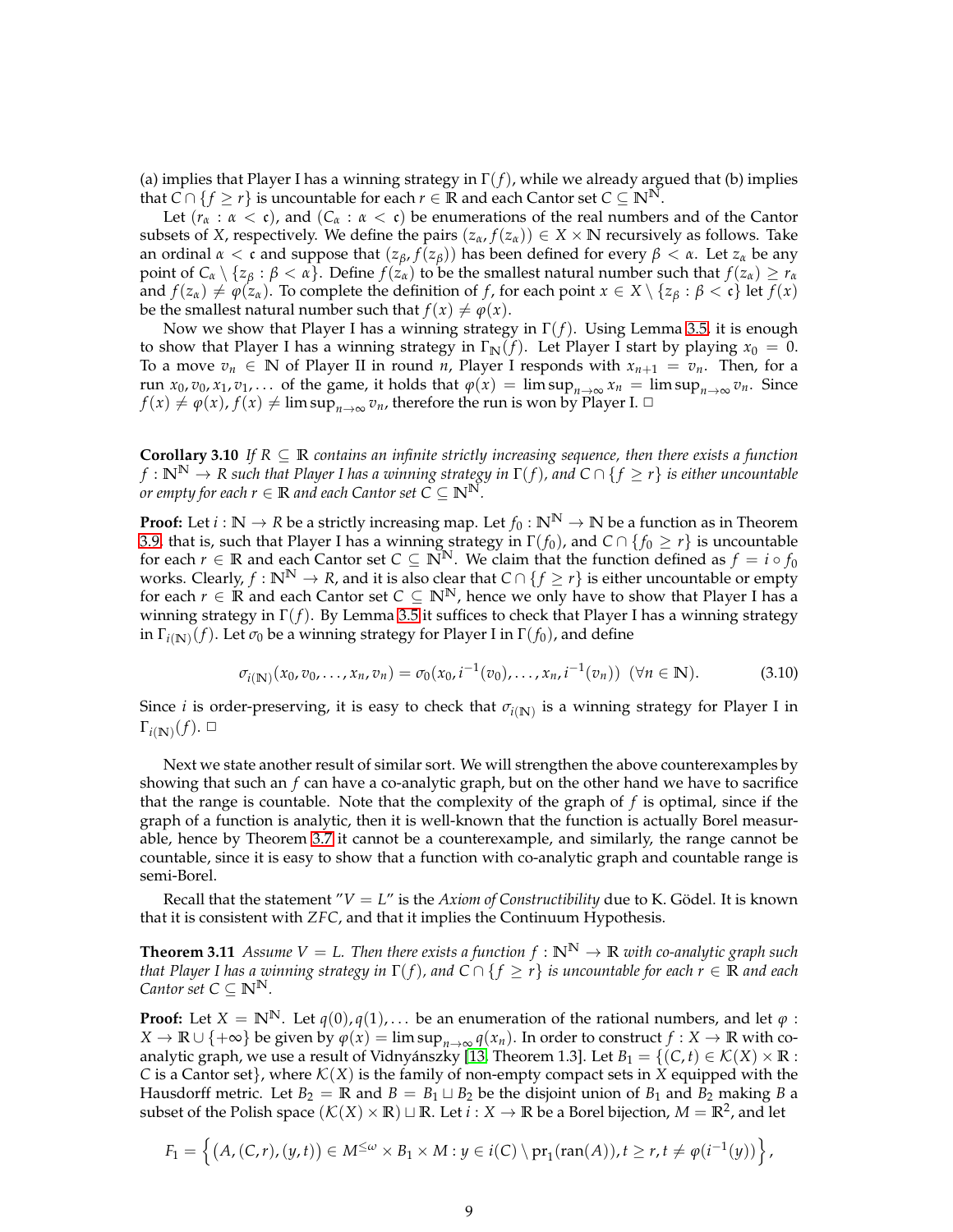where  $pr_1$ ( $ran(A)$ ) is the projection of the range of the sequence *A* onto the first coordinate. Let

$$
F_2 = \Big\{ (A, y', (y, t)) \in M^{\leq \omega} \times B_2 \times M : t \neq \varphi(i^{-1}(y)), y' \notin pr_1(\text{ran}(A)) \Rightarrow y' = y,
$$
  

$$
y' \in pr_1(\text{ran}(A)) \Rightarrow y \notin pr_1(\text{ran}(A)) \Big\},
$$

and let  $F = F_1 \sqcup F_2 \subseteq M^{\leq \omega} \times B \times M$ .

We now check that the conditions of Vidnyánszky's theorem are satisfied. First, a non-empty compact set  $C \subseteq \mathbb{N}^{\mathbb{N}}$  is a Cantor set if and only if it is perfect. Using Kechris [8, 4.31] one can easily see that *B*<sub>1</sub> is a Borel subset of  $\mathcal{K}(X) \times \mathbb{R}$ . Therefore *B* is a Borel subset of  $(\mathcal{K}(X) \times \mathbb{R}) \sqcup \mathbb{R}$ . The set  $F_1$  is clearly co-analytic, and since  $A \in M^{\leq \omega}$  is a countable sequence, conditions of the form  $y'$  ∈ pr<sub>1</sub>(ran(*A*)) are Borel. Therefore *F*<sub>2</sub> is even Borel, making *F* = *F*<sub>1</sub> ⊔ *F*<sub>2</sub> co-analytic. For each  $(A, b) \in M^{\leq \omega} \times B$ , no matter whether  $b \in \mathcal{K}(X) \times \mathbb{R}$  or  $b \in \mathbb{R}$ , the section

$$
F_{(A,b)} = \{(y,t) \in M : (A,b,(y,t)) \in F\}
$$

contains  $\{x_1\} \times \{t : t \geq x_2\}$  for some  $(x_1, x_2) \in \mathbb{R}^2$ , hence it is cofinal in the Turing degrees (for this notion, see Definition 1.1 of Vidnyánszky [13]). Therefore the conditions of the theorem are satisfied.

The conclusion of the theorem assures that there is a co-analytic set  $G \subseteq M = \mathbb{R}^2$  and enumerations  $B = \{b_\alpha : \alpha < \omega_1\}$ ,  $G = \{g_\alpha : \alpha < \omega_1\}$  and for every  $\alpha < \omega_1$  a sequence  $A_\alpha \in M^{\leq \omega}$ that is an enumeration of  $\{g_\beta : \beta < \alpha\}$  such that  $g_\alpha \in F_{(A_\alpha,b_\alpha)}$  for every  $\alpha < \omega_1$ . We note here that the assumption  $V = L$  implies the continuum hypothesis.

First we check that *G* is the graph of a function with domain **R**. Notice that for  $\beta < \alpha$ , if  $g_{\alpha}=(y_1,t_1)$  and  $g_{\beta}=(y_2,t_2)$  then  $y_1\neq y_2$ . Indeed,  $g_{\alpha}\in F_{(A_{\alpha},b_{\alpha})}$  implies that  $y_1\notin \text{pr}_1(\text{ran}(A_{\alpha})),$ and since  $y_2 \in \text{pr}_1(\text{ran}(A_\alpha))$ ,  $y_1 \neq y_2$  easily follows. To see that for each  $y \in \mathbb{R}$ ,  $(y, t) \in G$  for some  $t \in \mathbb{R}$ , let  $\alpha < \omega_1$  be chosen with  $b_\alpha = y \in B_2$ . Then either  $y \in \text{pr}_1(\text{ran}(A_\alpha))$  and we are done, or  $g_\alpha$  is chosen to be  $(y, t)$  for some  $t \in \mathbb{R}$ . Therefore *G* is indeed a graph of a function with domain **R**.

Now we define the function  $f : X \to \mathbb{R}$  the following way: for each  $(y, t) \in G$ , let  $f(i^{-1}(y)) =$ *t*. Clearly, the graph of *f* is  $(i, id)^{-1}(G)$ , hence it is co-analytic.

We now show that the defined function *f* has properties (a)  $f(x) \neq \varphi(x)$  for each  $x \in X$ , and (b)  $C \cap \{f \geq r\} \neq \emptyset$  for each  $r \in \mathbb{R}$  and each Cantor set  $C \subseteq X$ . Then we will show that (a) implies that Player I has a winning strategy in  $\Gamma(f)$ . The proof that (b) implies that  $C \cap \{f \geq r\}$  is uncountable for each  $r \in \mathbb{R}$  and each Cantor set *C* is exactly the same as in the proof of Theorem [3.9.](#page-7-1)

To show (a), let  $(x, t) \in X \times \mathbb{R}$  be a pair with  $(i(x), t) = g_\alpha \in G$ . Then  $g_\alpha \in F_{(A_\alpha, b_\alpha)}$  implies  $t \neq \varphi(x)$ , hence  $f(x) = t \neq \varphi(x)$ . To show (b), let  $C \subseteq X$  be a Cantor set and let  $r \in \mathbb{R}$ . Let  $\alpha < \omega_1$ be the ordinal with  $b_\alpha=(C,r).$  Then for  $g_\alpha=(y,t)$ , using again that  $g_\alpha\in F_{(A_\alpha,b_\alpha)}$ ,  $y\in i(C)$  and *t* ≥ *r*, hence  $i^{-1}(y)$  ∈ *C* and  $f(i^{-1}(y)) = t$  ≥ *r*.

It remains to show that Player I has a winning strategy in Γ(*f*). Let Player I start by playing  $x_0 = 0$ . To a move  $v_n$  of Player II, Player I responds with an  $x_{n+1} \in \mathbb{N}$  chosen to be the smallest natural number satisfying  $|v_n - q(x_{n+1})| \leq 2^{-n}$ . Then, for a run  $x_0, v_0, x_1, v_1, \ldots$  of the game, it holds that  $\varphi(x) = \limsup_{n \to \infty} v_n$ . Since  $f(x) \neq \varphi(x)$ , the run is won by Player I.  $\Box$ 

We note that the assumption  $V = L$  cannot be simply dropped from the above theorem. Indeed, it can be derived using the standard proof that Projective Determinacy implies that the Hurewicz theorem holds for all projective sets, moreover, if the graph of *f* is projective then so is  $\{f \geq r\}$  for every  $r \in \mathbb{R}$ . Thus one could derive an analogue to Theorem [3.7](#page-7-2) under Projective Determinacy, assuming only that *f* has a projective graph.

Despite all the partial results above, we still do not know the answer to the following interesting question.

**Question 3.12** *For which*  $f: X \to \mathbb{R}$  *does Player I have a winning strategy in*  $\Gamma(f)$ ?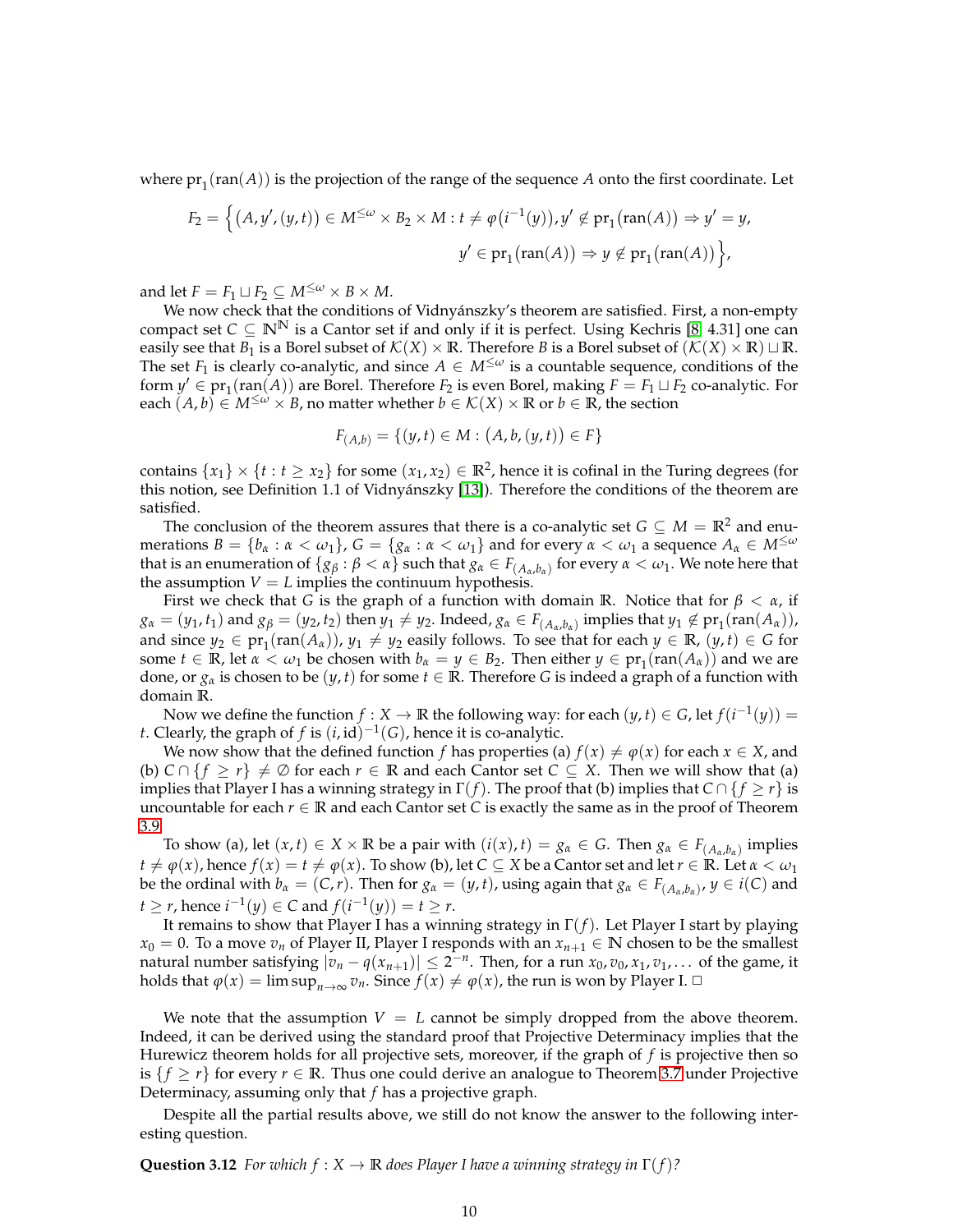# <span id="page-10-0"></span>**4 A game for Baire class 1 functions**

<span id="page-10-1"></span>Recall the definition of the game Γ ′ (*f*) from the Introduction. Corollary [2.5](#page-3-2) immediately yields the following result:

**Corollary 4.1** *Player II has a winning strategy in* Γ ′ (*f*) *if and only if Player II has winning strategies in both games* Γ(*f*) *and* Γ(−*f*)*, if and only if f is of Baire class 1.*

New we turn to the existence of a winning strategy for Player I.

Let  $C \subseteq X$  be a closed set, and consider the restriction of f to C. The oscillation of  $f|_C$  at a point  $x \in C$  is defined as

$$
oscf(C, x) = \inf_{\substack{s \in T:\\x \in O(s)}} \sup_{y,z \in O(s) \cap C} |f(y) - f(z)|.
$$

**Lemma 4.2** *Suppose that there is a closed set*  $C \subseteq X$  *such that the oscillation of*  $f|_C$  *is bounded away from zero:*  $\inf_{x \in C} \operatorname{osc}_f(C, x) > 0$ . Then Player I has a winning strategy in  $\Gamma'(f)$ .

**Proof:** Assume that  $\operatorname{osc}_f(C, x) \ge 5\varepsilon > 0$  for each  $x \in C$ . We will first describe a strategy of Player I and then we will show that it is a winning strategy. To define the moves of Player I in a particular run, we will use recursion to define natural numbers  $n_0 < n_1 < n_2 < ...$  and sequences  $s_0, s_1, s_2, \ldots \in T$  (these may depend on the moves of Player II).

Let  $n_0 = 0$ , and let  $s_0$  be the empty sequence. Suppose that, for some even number  $k \in \mathbb{N}$ , Player I's moves prior to the stage *n<sup>k</sup>* have been defined.

Let  $s_k \in T$  denote the sequence of Player I's moves prior to the stage  $n_k$ . Define  $\alpha_k =$  $\sup\{f(x) : x \in O(s_k) \cap C\}$ , and choose a point  $x(k) \in O(s_k) \cap C$  so that  $\alpha_k - \epsilon < f(x(k))$ . Starting with the stage  $n_k$ , Player I produces his moves using the point  $x(k)$ , that is, he plays  $x_n = x(k)_n$  at a stage  $n \ge n_k$ . He continues doing so until the first stage, say  $n_{k+1} > n_k$ , that Player II makes a move  $(v_{n_{k+1}}, w_{n_{k+1}})$  such that  $|v_{n_{k+1}} - f(x(k))| < \epsilon$ . If no such stage occurs, then Player I goes on using the point *x*(*k*) to make his moves until the end of the game.

Let  $s_{k+1} \in T$  denote the sequence of moves produced by Player I prior to the stage  $n_{k+1}$ . Define  $\beta_{k+1} = \inf\{f(x) : x \in O(s_{k+1}) \cap C\}$ , and choose a point  $x(k+1) \in O(s_{k+1}) \cap C$  so that  $f(x(k+1)) < \beta_{k+1} + \epsilon$ . Starting with the stage  $n_{k+1}$ , Player I produces the moves using  $x(k+1)$ , that is he plays  $x_n = x(k+1)_n$  at a stage  $n \geq n_{k+1}$ . He continues doing so until the first stage,  $\sum_{k=1}^{\infty} n_{k+1}$ , that Player II makes a move  $(v_{n_{k+2}}, w_{n_{k+2}})$  such that  $|w_{n_{k+2}} - f(x(k+1))| < \epsilon$ . If no such stage occurs, then Player I goes on using the point  $x(k + 1)$  until the end of the game.

We show that the thus defined strategy is winning.

Suppose first that only finitely many stages  $n_0, n_1, \ldots$  occur, the last one being  $n_k$ . For concreteness, suppose that *k* is even. In this case Player I uses the point *x*(*k*) to generate his moves until the end of the game. Moreover, there is no  $n > n_k$  such that  $|v_n - f(x(k))| < \epsilon$ . This implies that lim sup  $v_n \neq f(x(k))$ , and hence the run is won by Player I. Likewise, if the last one of the sequence  $n_0, n_1, \ldots$  is the stage  $n_{k+1}$  where  $k$  is even, then Player I generates the point  $x(k+1)$ , and there is no  $n > n_{k+1}$  such that  $|w_n - f(x(k+1))| < \epsilon$ . Therefore lim inf  $w_n \neq f(x(k+1))$ , and hence the run is won by Player I.

Suppose that infinitely many stages  $n_0, n_1, \ldots$  occur. From the above definitions we get for each even *k* ∈ **N**

$$
v_{n_{k+1}} > f(x(k)) - \epsilon
$$
  
\n
$$
> \alpha_k - 2\epsilon
$$
  
\n
$$
= (\alpha_k - \beta_{k+1}) + \beta_{k+1} - 2\epsilon
$$
  
\n
$$
\geq (\alpha_k - \beta_{k+1}) + f(x(k+1)) - 3\epsilon
$$
  
\n
$$
\geq (\alpha_k - \beta_{k+1}) + w_{n_{k+2}} - 4\epsilon.
$$

Let  $\alpha_{k+1} = \sup\{f(x) : x \in C \cap O(s_{k+1})\}$ . Since the sequence  $s_{k+1}$  extends  $s_k$ , we have  $\alpha_k \geq$ *α*<sub>*k*+1</sub>. By the assumption, the oscillation of  $f|_C$  at the point  $x(k + 1) \in C$  is at least 5 $\epsilon$ , hence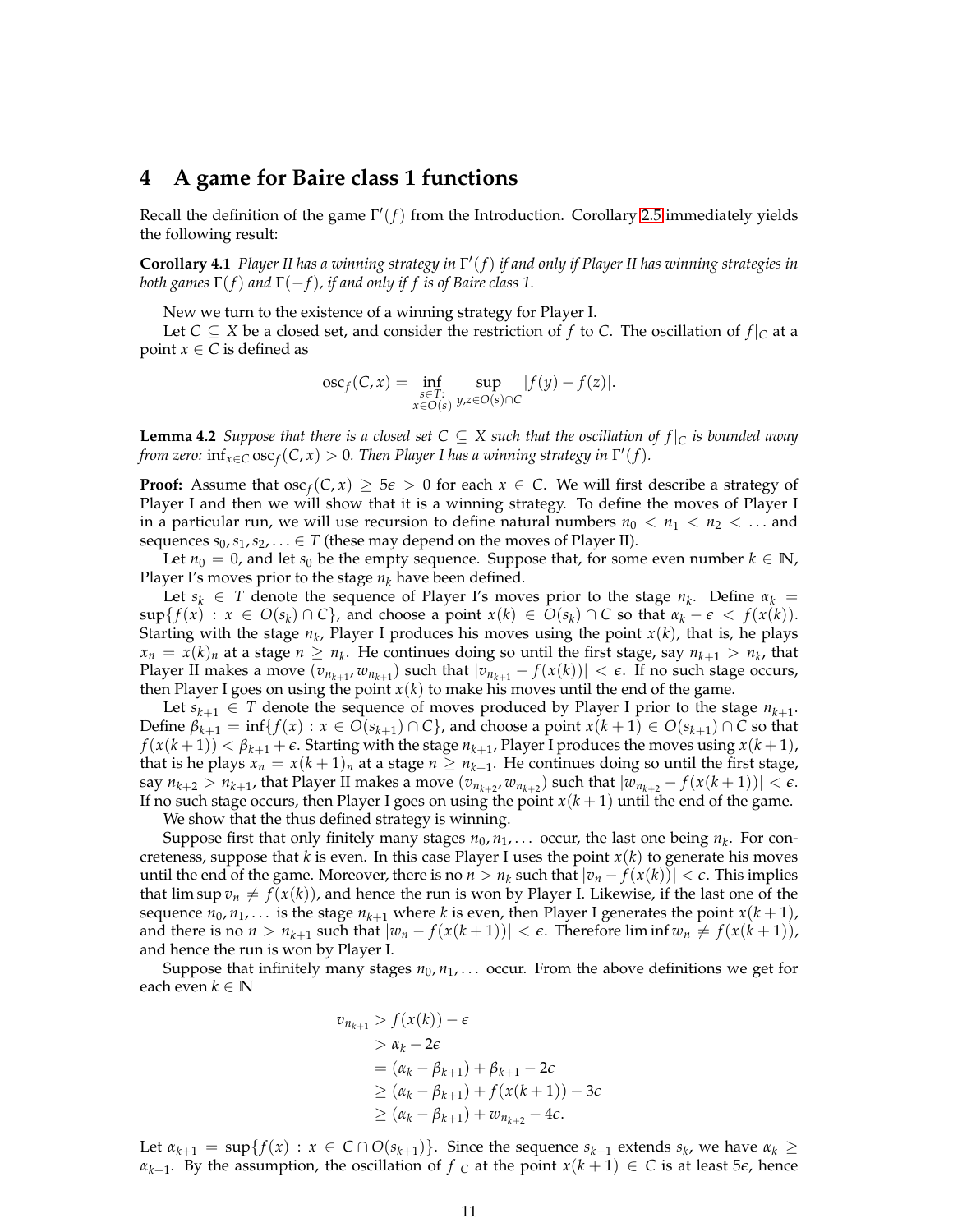$\alpha_{k+1} - \beta_{k+1} \geq 5\epsilon$ . Combining these facts we obtain that for each even  $k \in \mathbb{N}$  it holds that  $v_{n_{k+1}} \geq w_{n_{k+2}} + \epsilon$ . This, however, means that lim sup  $v_n > \liminf w_n$ , implying a win for Player  $I.  $\square$$ 

**Remark 4.3** The above construction of the winning strategy for Player I is similar to that in Kiss [7]. In both cases Player I zooms in on a particular element of *C* until Player II triggers a switch to another element. The main difference is that here Player I undergoes two alternating types of switches: even switches are different from the odd. An odd switch, say (*k* + 1)st (where *k* is even) is triggered when Player II makes a move such that  $v_n$  is close to  $f(x(k))$ . Player I reacts by switching to a point  $x(k + 1)$  with a low value of f. Even switches, say  $(k + 2)$ nd, are triggered when Player II makes a move such that  $w_n$  is close to  $f(x(k+1))$ . Player I reacts by switching to a point  $x(k+2)$  of C with a high value of  $f$ .

### **Theorem 4.4** *The game*  $\Gamma'(f)$  *is determined.*

**Proof:** If *f* is a function in Baire class 1, then Player II has a winning strategy by Lemma [4.1.](#page-10-1) Suppose that *f* is not a function in Baire class 1. Then (see Kuratowski [9, Theorem 2 and Remark 1 on p.395]) there exists a non-empty closed set  $K \subseteq X$  such that the set of discontinuity points of *f* |*<sup>K</sup>* contains an open subset of *K*. Using the Baire category theorem and the arguments as in Kiss [7, p.9] one can show that there is a non-empty closed set  $C \subseteq K$  such that the oscillation of  $f|_C$  is bounded away from zero. The preceding lemma then implies that Player I has a winning strategy.  $\Box$ 

**Remark 4.5** *It is not completely clear which results of the paper use the countability of A in an essential way. It seems to us that almost all results go through without the assumption that A is countable, and the only really problematic issues are the applications of the Hurewicz theorem and the Kechris–Louveau– Woodin theorem in the proofs of Theorems [3.6,](#page-6-0) [3.7](#page-7-2) and [3.8.](#page-7-3)*

### **References**

- [1] Véronique Bruyère [2017]: Computer Aided Synthesis: A Game-Theoretic Approach. In: Charlier É., Leroy J., Rigo M. (eds) *Developments in Language Theory*. DLT 2017. Lecture Notes in Computer Science, vol 10396. Springer.
- [2] Raphaël Carroy [2014]: Playing in the first Baire class. *Mathematical Logic Quarterly* 60, 118– 132.
- [3] Lester E. Dubins, Leonard J. Savage, edited and updated by William Sudderth, and David Gilat [2014]: *How to gamble if you must: Inequalities for stochastic processes.* Dover publications, New York.
- [4] Jacques Duparc [2001]: Wadge hierarchy and Veblen hierarchy. I. Borel sets of finite rank. *Journal of Symbolic Logic* 66, 56–86.
- [5] Felix Hausdorff [2005]: *Set theory*. American Mathematical Soc., Vol. 119.
- [6] Viktor Kiss [2017]: Classification of bounded Baire class *ξ* functions. *Fundamenta Mathematicae* 236, 141–160.
- [7] Viktor Kiss [2019]: A game characterizing Baire class 1 functions. *Journal of Symbolic Logic*, DOI: https://doi.org/10.1017/jsl.2019.38.
- [8] Alexander S. Kechris [1995]: Classical Descriptive Set Theory. Springer–Verlag.
- [9] Kazimierz Kuratowski [1966]: *Topology. Volume I*. Second edition. Academic Press.